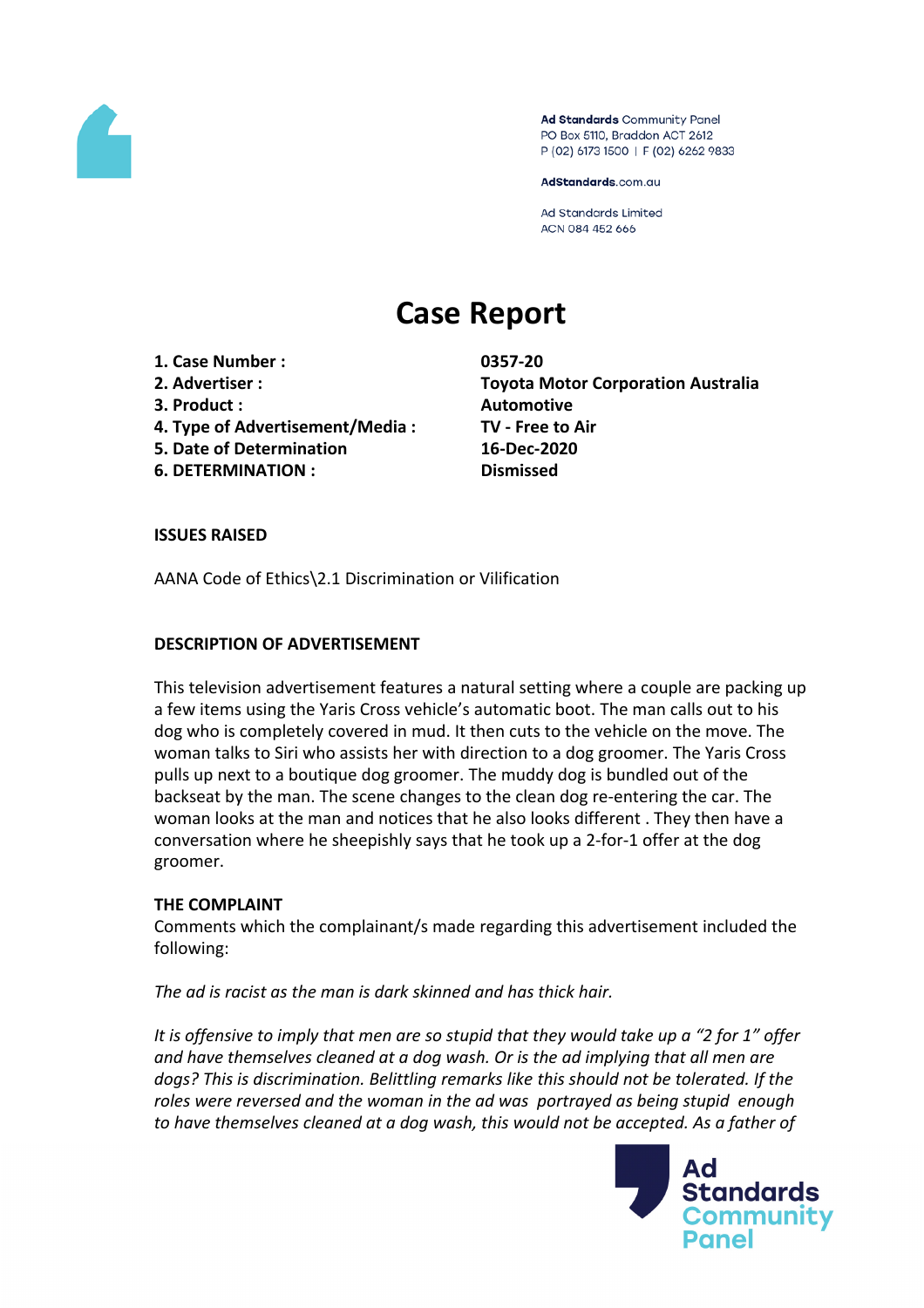

*two sons I will not submit to men being degraded in this manner, just as I would not accept this if it was portraying women in the same way. Enough is enough. This is not funny.*

*I object to the fact the non-white character is the only one portrayed as being required to clean at a dog groomer, as if somehow that is a place(the dog groomer) where nonwhites can/should be cleaned and groomed in the advertisement's scenario. What is ironic is the white female express the same confusion/disgust that the non-white male of Aboriginal appearance is cleaned and groomed at a dog groomer in the advertisement itself, so when the commercial is scripted by Toyota (or it advertising agency) were aware of its derogatory nature. It equates the non-white male to the dog as both are shown entering and leaving together in all scenes.*

*Its 2020, haven't we got past this derogatory treatment of minorities? Why didn't the Anglo-white female also not get groomed and cleaned at the dog groomer too? Why doesnt the white female get dirty at all ? Is she only self-aware and passes judgement on her her darker skinned partner. The male does not use the car itself or any technology but merely a passenger or an accessory for her partner like a handbag or a dog.*

*This commercial is tone-deaf or insensitive to the optics at a minimum, for me its racist or as I suspect a trend in which Advertisers use dog-whistling tactics to evoke a response/backlash in the media and generate more attention than with original advertising spend.*

*I have reported it to Channel 10 to which I have been told this evening it will be escalated but no reference number or employee name was provided. If anymore information is required please contact me*

## **THE ADVERTISER'S RESPONSE**

Comments which the advertiser made in response to the complainant/s regarding this advertisement include the following:

*We refer to your letter dated 30 November 2020 in relation to Complaint Reference 0357-20 (the Complaint).*

*Your letter refers to a retail advertisement by Toyota Motor Corporation Australia Limited (Toyota) featuring the Toyota Yaris Cross (the Advertisement).*

*Toyota takes any complaints relating to its advertisements and its commitment to the AANA Code of Ethics (AANA Code) seriously. Accordingly, all advertising, including the Advertisement, is carefully reviewed to ensure legal compliance and that community standards are respected.*

*Section 2.1 – Discrimination or Vilification The Complaints made references to both race and gender.*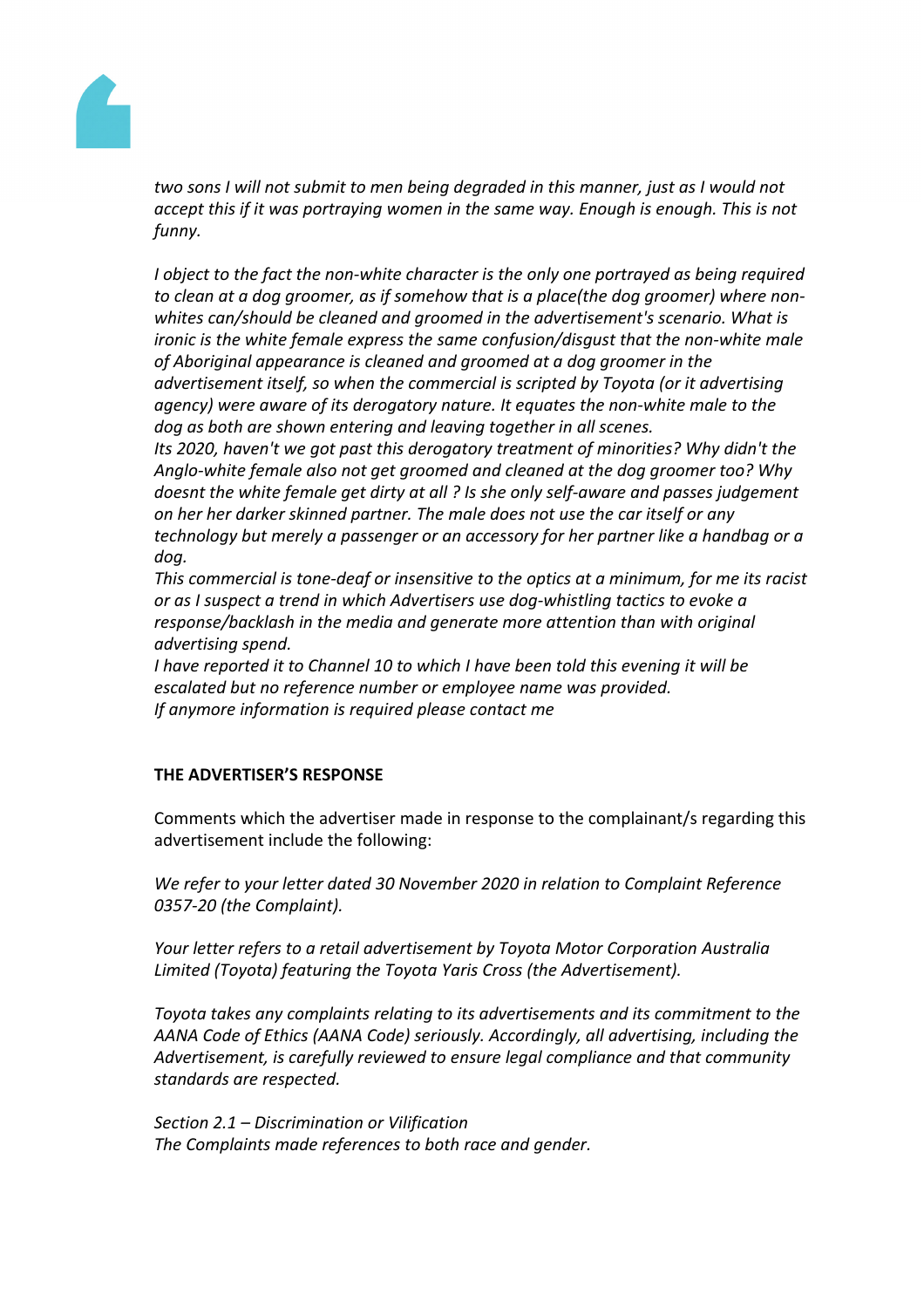

*Toyota does not believe that the Advertisement shows unfair or less favourable treatment based on one's gender, race or any other basis. Toyota also does not believe that the Advertisement engages in vilification of any particular groups of people. The Advertisement does not support a stereotype in any way. No specific traits were associated based on the characters' gender or race in the Advertisement. Lucy and Dave could have been any other combination of genders, races and relationships. It is Toyota's intention for the Advertisement to resonate with the intended market demographic. In this scenario, it is intended as a humorous portrayal of a young couple with their pet.*

*Toyota agrees with the complainant's sentiment that derogatory treatment or views on minorities should not be tolerated. Toyota celebrates diversity and respects people from all backgrounds. It is unfortunate that the complainant would associate and connect a pet's fur colour with one of its owner's skin colour. The complainant observed Dave as "dark skinned (and has thick hair)". This was never a consideration in casting both the pet and its owners, which for the record, are both Dave and Lucy, not Dave alone.*

*One Complaint stresses the "non-white" person (Dave) as being the one required to be cleaned and also the "white female" (Lucy) being confused and disgusted at her partner upon his return. It is clear from the Advertisement that the male character (Dave) was covered in mud, presumably because he helps their muddy dog into the vehicle while his partner (Lucy) drives – and therefore, this is the simple reason why Dave got cleaned instead of Lucy.*

*Lucy appears confused because human grooming is obviously not an ordinary service provided by a pet's groomer, as one would assume, which further emphasises the humourous element of the Advertisement. It is a shame that a common trait such as cleanliness, would be associated with one's skin colour. Is it also disappointing to read that the complainant believes the "white" female character "passes judgment on her darker skinned partner" as there is no reasonable correlation between her actions and his skin colour.*

#### *Section 2.2 – Exploitative or Degrading Material*

*Toyota believes the Advertisement is not exploitative or degrading in any way. Our response to Section 2.2 has overlapping key points made under Section 2.1.*

*One complainant took offence with the male character taking up a '2 for 1' offer at the pet groomer. Toyota does not agree that the Advertisements imply that "all men are dogs" or that "men are so stupid" to take up such offer.*

*While humour may be subjective, the Advertisement uses humour in a day to day lifestyle activity where a vehicle is used. Lucy merely questions her partner's interesting decision, without degrading his intellectual abilities (or that of men generally). In addition, pets in general are often considered to be part of one's household or family, so it is difficult to comprehend how a family-friendly Advertisement degrades a particular gender, by a dog owner taking up an*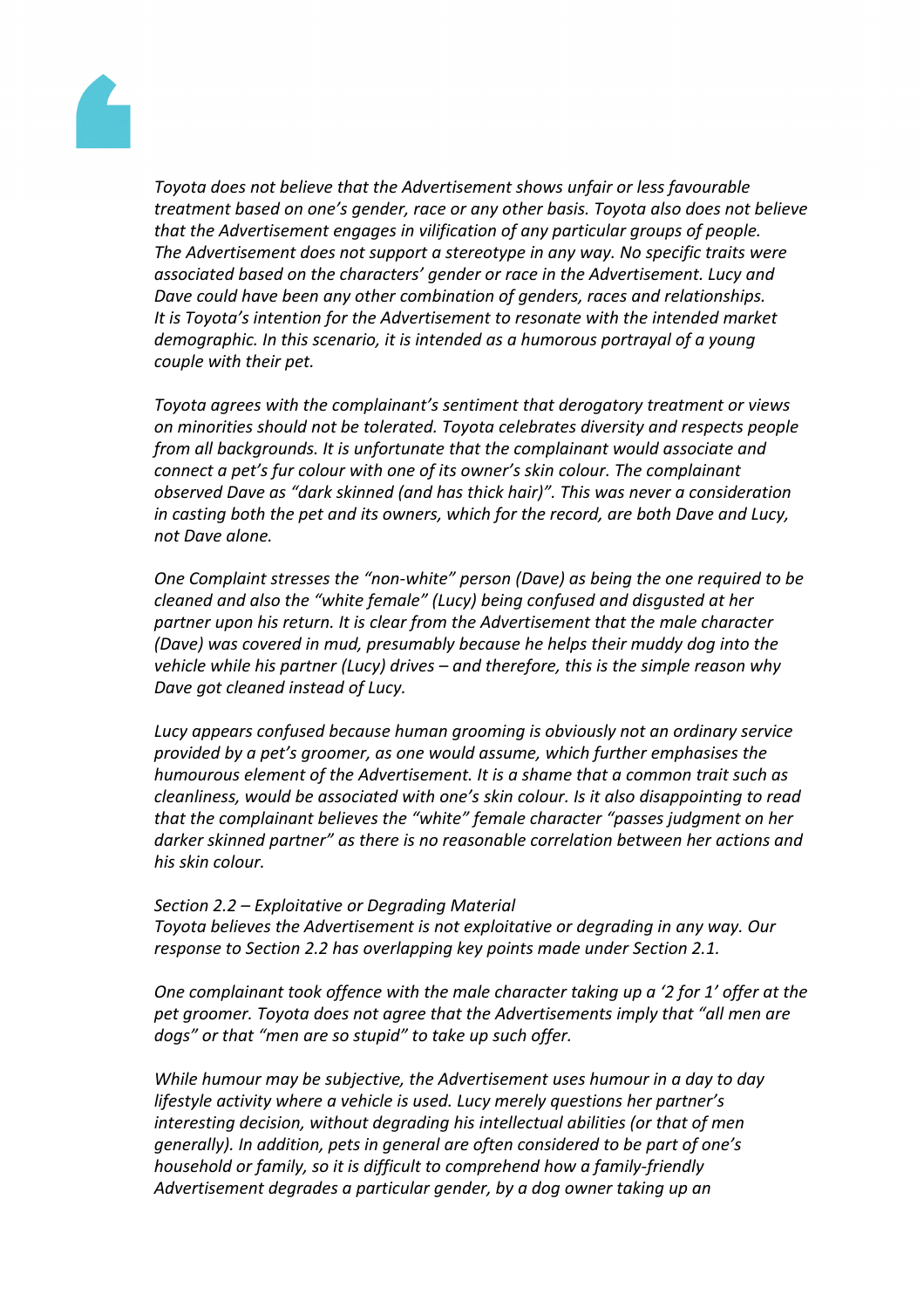

*opportunistic '2 for 1' offer. Toyota does not promote degrading the male gender in the same way that we do not promote toxic masculinity.*

*Sections 2.3 – 2.6*

*Toyota is of the view that Sections 2.3 to 2.6 of the AANA Code are not relevant to the Advertisement. As the concepts covered by these sections do not arise in the Complaint:*

- *• 2.3 – Violence*
- *• 2.4 – Sex, Sexuality or Nudity*
- *• 2.5 – Language*
- *• 2.6 - Health and Safety*

#### *2.7 – Clearly Distinguishable Advertising*

*Toyota believes that it is clear to the relevant audience that the Advertisement is commercial in nature and is simply using a fun story to advertise its 'fun' car for the target demographic.*

*Given the above, we do not consider that the Advertisement contravenes the Code, having regard to Section 2.1 of the Code or otherwise.*

*To address the comment by one complainant, Toyota does not adopt any controversial "dog-whistling tactics to evoke a response / backlash in the media", especially since Toyota does not share the same views raised in the Complaint.*

*Toyota submits that the Complaint misinterprets the content of the Advertisement and that the Advertisement has not breached the AANA Code. Consequently, Toyota respectfully requests that the Complaint be dismissed.*

#### **THE DETERMINATION**

The Ad Standards Community Panel (the Panel) considered whether this advertisement breaches Section 2 of the AANA Code of Ethics (the Code).

The Panel noted the complainants' concerns that:

- The advertisement is sexist by implying all men are dogs and that men are silly enough to take up this offer.
- The advertisement is racist by equating the non-white male to a dog.

The Panel viewed the advertisement and noted the advertiser's response.

**Section 2.1: Advertising or Marketing Communication shall not portray people or depict material in a way which discriminates against or vilifies a person or section of the community on account of race, ethnicity, nationality, gender, age, sexual preference, religion, disability, mental illness or political belief.**

The Panel noted the AANA Practice Note which provides guidance on the meaning of: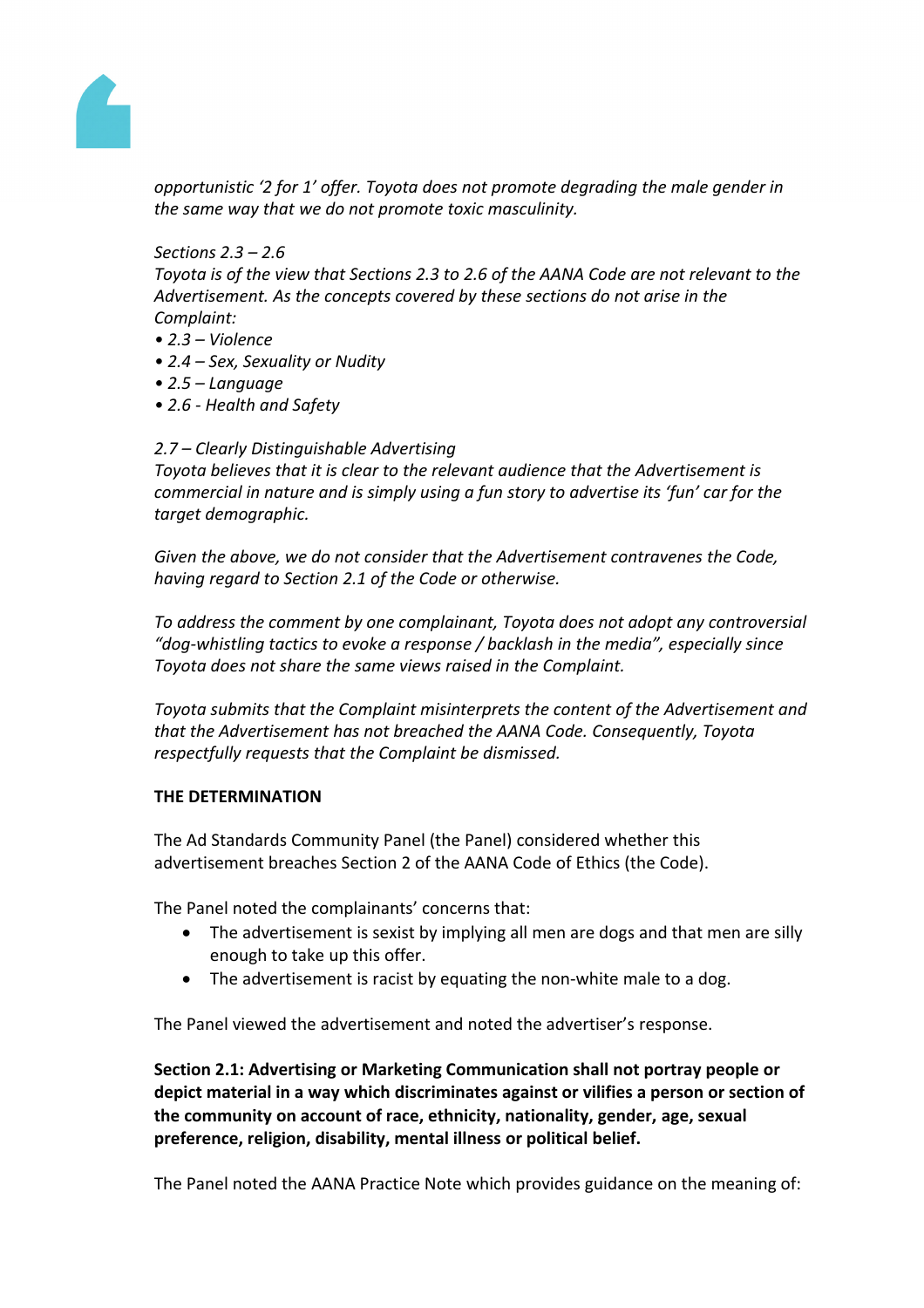

- Discrimination unfair or less favourable treatment
- Vilification humiliates, intimidates, incites hatred, contempt or ridicule
- Gender male, female or trans-gender characteristics.
- Race viewed broadly this term includes colour, descent or ancestry, ethnicity, nationality, and includes, for example, ideas of ethnicity covering people of Jewish or Muslim origin*.*

# **Does the advertisement portray material in a way which discriminates against or vilifies a person on account of gender?**

The Panel noted the advertiser's response that no specific traits were based on the characters' gender or race in the Advertisement and that the advertisement does not show unfair or less favourable treatment based on one's gender.

The Panel noted that it had recently considered a similar issue in case 0357-20, in which:

*"The Panel noted that the situation is humorous as the man is depicted as a person who is not an athletic person, in that he is not especially trim or muscled. The Panel considered that the comment made by the woman in the advertisement was in relation to the particular character and that the advertisement does not refer to the man's gender or suggest that the comment is related to his gender or to all men."*

Similarly, in the current advertisement the Panel considered that the character's gender was not referred to in the advertisement and there was no suggestion that he acted in the manner he did because of his gender. The Panel considered that there are no existing stereotypes in the community relating to men being groomed or treated as though they are dogs.

The Panel considered that overall the advertisement was humorous and did not portray the male person in a negative light.

The Panel considered that the man was not seen to receive unfair or less favourable treatment because of his gender. The Panel considered that the man was not depicted in a manner which ridiculed or humiliated him on account of his gender.

# **Does the advertisement portray material in a way which discriminates against or vilifies a person on account of race?**

The Panel considered that 'dog' is a derogatory term which has a negative connotation. The Panel considered that there is a history of people of colour being referred to as dogs or other animals, and that the use of these terms to refer to people of colour or associating people of colour with animals is not acceptable under today's community standards.